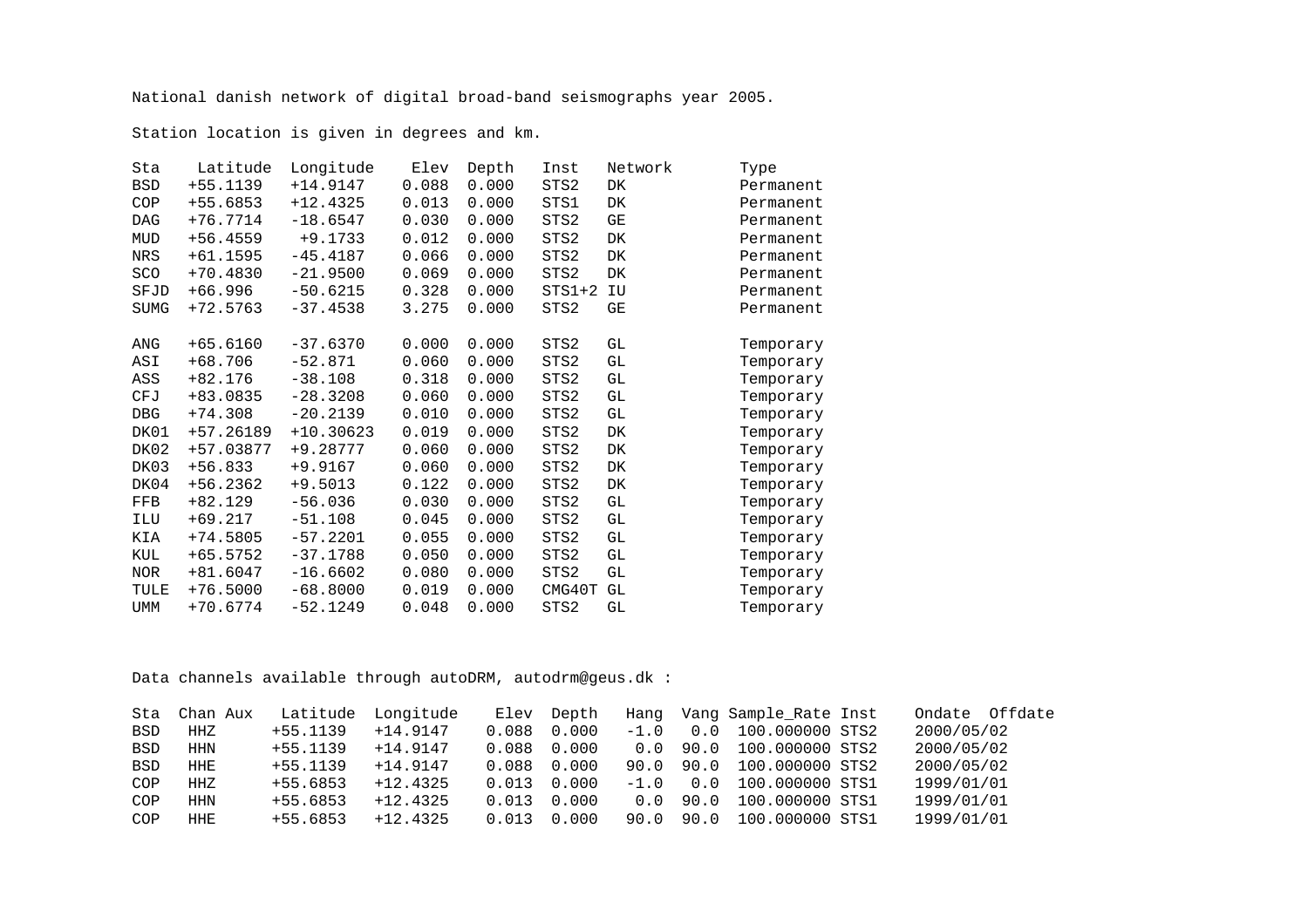| HHZ        | $+56.4559$ | $+9.1733$  | 0.012 |       |                                                                                       |      |                                                | 1999/01/01                                                                                                                                                                                                        |
|------------|------------|------------|-------|-------|---------------------------------------------------------------------------------------|------|------------------------------------------------|-------------------------------------------------------------------------------------------------------------------------------------------------------------------------------------------------------------------|
| <b>HHN</b> | $+56.4559$ | $+9.1733$  | 0.012 | 0.000 | 0.0                                                                                   | 90.0 |                                                | 1999/01/01                                                                                                                                                                                                        |
| <b>HHE</b> | $+56.4559$ | $+9.1733$  |       |       |                                                                                       |      |                                                | 1999/01/01                                                                                                                                                                                                        |
| HHZ        | $+61.1595$ | $-45.4187$ |       |       |                                                                                       |      |                                                | 2000/07/18                                                                                                                                                                                                        |
| <b>HHN</b> | $+61.1595$ | $-45.4187$ |       |       |                                                                                       |      |                                                | 2000/07/18                                                                                                                                                                                                        |
| <b>HHE</b> | $+61.1595$ | $-45.4187$ |       |       |                                                                                       |      |                                                | 2000/07/18                                                                                                                                                                                                        |
| HHZ        | $+70.483$  | $-21.95$   | 0.069 | 0.000 |                                                                                       |      |                                                | 2002/06/20                                                                                                                                                                                                        |
| <b>HHN</b> | $+70.483$  | $-21.95$   | 0.069 | 0.000 | 0.0                                                                                   | 90.0 |                                                | 2002/06/20                                                                                                                                                                                                        |
| <b>HHE</b> | $+70.483$  | $-21.95$   | 0.069 | 0.000 |                                                                                       |      |                                                | 2002/06/20                                                                                                                                                                                                        |
|            |            |            |       |       | 0.000<br>$0.012 \quad 0.000$<br>$0.066$ $0.000$<br>$0.066$ $0.000$<br>$0.066$ $0.000$ |      | 90.O<br>$-1.0 \t 0.0$<br>$-1.0 \t 0.0$<br>90.0 | $-1.0$ 0.0 100.000000 STS2<br>100.000000 STS2<br>90.0 100.000000 STS2<br>100.000000 STS2<br>$0.0$ 90.0 100.000000 STS2<br>90.0 90.0 100.000000 STS2<br>100.000000 STS2<br>100.000000 STS2<br>90.0 100.000000 STS2 |

Data channels available in realtime or near realtime through SeisComP server:

| Sta        |               | Latitude Longitude |                     | Elev Depth |      | Inst Network Chan |                                                                       |
|------------|---------------|--------------------|---------------------|------------|------|-------------------|-----------------------------------------------------------------------|
| <b>BSD</b> | +55.1139      | +14.9147           | $0.088$ $0.000$     |            | STS2 | DK                | HHZ, HHN, HHE, BHZ, BHN, BHE, LHZ, LHN, LHE, VHZ, VHN, VHE            |
| COP        | +55.6853      | +12.4325           | $0.013$ $0.000$     |            | STS1 | DK                | HHZ , HHN , HHE , BHZ , BHN , BHE , LHZ , LHN , LHE , VHZ , VHN , VHE |
| MUD        | +56.4559      | +9.1733            | $0.012 \quad 0.000$ |            | STS2 | DK                | HHZ, HHN, HHE, BHZ, BHN, BHE, LHZ, LHN, LHE, VHZ, VHN, VHE            |
| SFJD       | +66.996       | -50.6215           | 0.328 0.000         |            | STS2 | IU                | HHZ, HHN, HHE, BHZ, BHN, BHE, LHZ, LHN, LHE, VHZ, VHN, VHE            |
| SFJD       | +66.996       | -50.6215           | 0.328 0.000         |            | STS1 | IU                | BHZ, BHN, BHE, LHZ, LHN, LHE, VHZ, VHN, VHE                           |
|            | SUMG +72.5763 | -37.4538           | 3.275 0.000         |            | STS2 | GE                | BHZ, BHN, BHE, LHZ, LHN, LHE, VHZ, VHN, VHE                           |

Address:

The Geological Survey of Denmark and Greenland - GEUS Dep. of Geophysics, Seismology section Oester Voldgade 10 1350 Copenhagen K Denmark

Phone: +45 3814 2000 Fax: +45 3814 2050 E-mail: geus@geus.dk or seismologi@geus.dk Internet: http://www.geus.dk